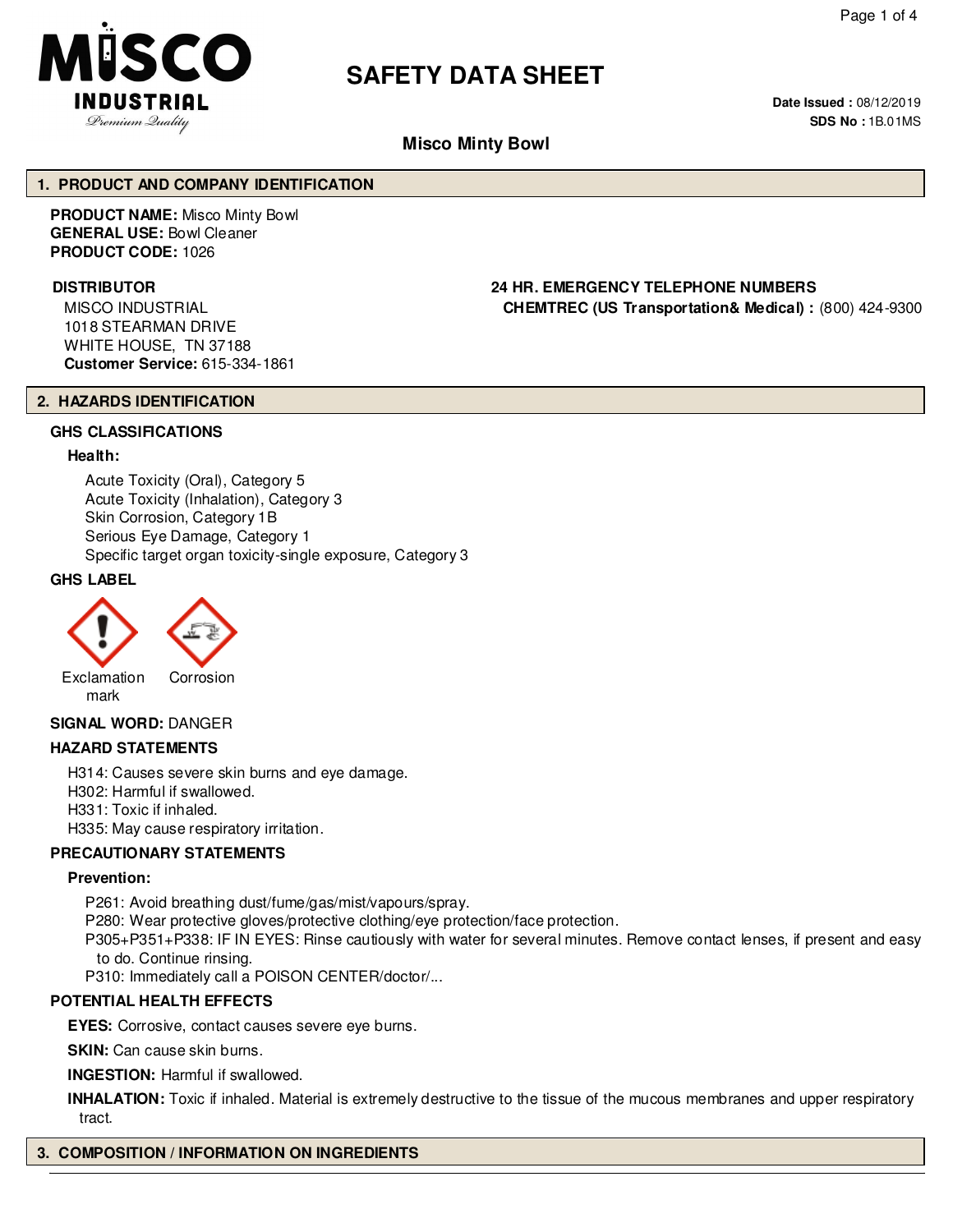| <b>Chemical Name</b>                                                  | $Wt.$ %  | <b>CAS</b>          |
|-----------------------------------------------------------------------|----------|---------------------|
| Hydrochloric Acid                                                     | $9 - 10$ | 7647-01-0           |
| Nonylphenol (branched), Ethoxylated                                   |          | 2 - 4   127087-87-0 |
| Amines, Tallow Alkyl, Ethoxylated                                     |          | $3 - 6$ 61791-26-2  |
| Quaternary ammonium compounds, benzyl-C12-16-alkyldimethyl, chlorides | 6 - 8    | 68424-85-1          |

# **4. FIRST AID MEASURES**

**EYES:** Immediately flush eyes with large amounts of water for at least 15 minutes, if contact lenses are present remove after 5 minutes and continue flushing, lifting eyelids occassionally to facilitate irrigation. Get immediate medical attention.

**SKIN:** Flush skin with water until all chemical is removed. Remove contaminated clothing and wash before reuse. Get medical attention if needed.

**INGESTION:** Get immediate medical attention. Do not induce vomiting unless instructed to do so by poison center or physician. **INHALATION:** Give oxygen or artificial respiration if needed and obtain medical attention.

#### **5. FIRE FIGHTING MEASURES**

**FIRE FIGHTING PROCEDURES:** Use any standard agent-choose the one most appropriate for type of surrounding fire.

#### **6. ACCIDENTAL RELEASE MEASURES**

**SMALL SPILL:** Flush area with water. Ventilate area and wash spill site after material pickup is complete. Watch out for slippery conditions when spilled.

LARGE SPILL: Flush area with water. Ventilate area and wash spill site after material pickup is complete. Watch out for slippery conditions when spilled.

#### **7. HANDLING AND STORAGE**

**GENERAL PROCEDURES:** KEEP OUT OF REACH OF CHILDREN

**HANDLING:** Avoid breathing vapors or mist. Avoid contact with eyes, skin, or clothing. Consider normal working hygiene.

**STORAGE:** Keep container tightly closed and in a cool, well ventilated place. Keep from freezing.

#### **8. EXPOSURE CONTROLS / PERSONAL PROTECTION**

**ENGINEERING CONTROLS:** Use local exhaust at filling zones and where leakage is probable.

#### **PERSONAL PROTECTIVE EQUIPMENT**

**EYES AND FACE:** Safety glasses.

**SKIN: Acid Resistant Gloves** 

**OTHER USE PRECAUTIONS:** Reduce exposure to lowest feasible concentration.

**COMMENTS:** Hydrochloric Acid - ACGIH TLV- Ceiling 2 ppm OSHA PEL - Ceiling 5 ppm/7 mg/m3

# **9. PHYSICAL AND CHEMICAL PROPERTIES**

**ODOR:** Mint **APPEARANCE:** Thick **COLOR:** Blue **PHYSICAL STATE COMMENTS:** Liquid **pH:** 0.5 to 1.5 **PERCENT VOLATILE:** 90 **FLASH POINT AND METHOD:** No information Available **FLAMMABLE LIMITS:** No information Available **AUTOIGNITION TEMPERATURE:** No information Available **VAPOR PRESSURE:** No information Available **VAPOR DENSITY:** No information Available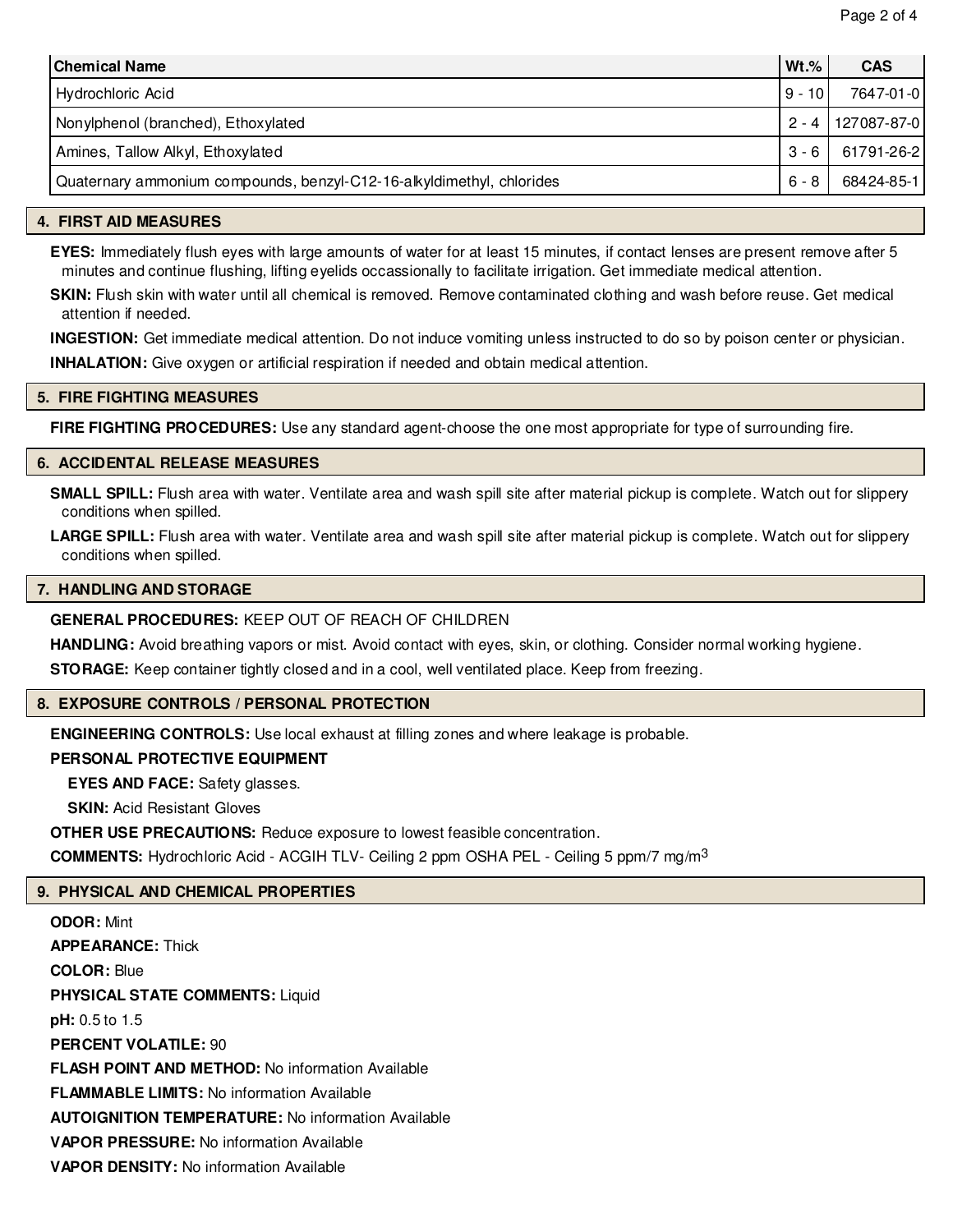**BOILING POINT:** (200°F) **FREEZING POINT:** Not yet Known **MELTING POINT:** No information Available **POUR POINT:** No information Available **THERMAL DECOMPOSITION:** No information Available **SOLUBILITY IN WATER:** Complete **EVAPORATION RATE:** No information Available **DENSITY:** 8.7 LBS **SPECIFIC GRAVITY:** 1.04

**VISCOSITY:** Viscus liquid **MOLECULAR WEIGHT:** No information Available **(VOC):** No information Available

**OXIDIZING PROPERTIES:** No information Available

#### **10. STABILITY AND REACTIVITY**

#### **HAZARDOUS POLYMERIZATION:** No

**STABILITY:** Stable Under Normal conditions.

**CONDITIONS TO AVOID:** Keep Away from Heat. Keep Containers Closed. Keep away from sparks or open flames.

**HAZARDOUS DECOMPOSITION PRODUCTS:** Carbon monoxide and unidentified organic compounds may be released during combustion. Hydrogen chloride gas may be relseased when exposed to high temperatures.

**INCOMPATIBLE MATERIALS:** Strong Oxidizing Agents,Other Alkalis, Bleach, reacts with metals, strong bases.

#### **11. TOXICOLOGICAL INFORMATION**

#### **ACUTE TOXICITY**

| <b>Chemical Name</b>                                                               | ORAL $LD_{50}$ | <b>DERMAL LD<sub>50</sub></b> |  |
|------------------------------------------------------------------------------------|----------------|-------------------------------|--|
| <sup>1</sup> Quaternary ammonium compounds, benzyl-C12-16-alkyldimethyl, chlorides | 344 mg/kg      | 3340 mg/kg                    |  |

**DERMAL LD50:** > 2000 mg/kg. (Rabbit)

**ORAL LD50:** > 3310 mg/kg (rat)

**NOTES:** Fish >10 mg/I, 96 hours aquatic Ecotoxicity

#### **CARCINOGENICITY**

| <b>Chemical Name</b> | <b>IARC Status</b> |
|----------------------|--------------------|
| Hydrochloric Acid    |                    |

**NTP:** No components of this product present at levels greater than or equal to 0.1% isidentified as a known or anticipated carcinogen by NTP

**OSHA:** No Components of this product present at levels greater than or equal to 0.1% is identified as a carcinogen or potential carcinogen by OSHA

**NOTES:** ACGIH: A4: Not classifiable as a human carcinogen.

#### **12. ECOLOGICAL INFORMATION**

**COMMENTS:** THIS PRODUCT HAS NOT BEEN TESTED.

#### **13. DISPOSAL CONSIDERATIONS**

**DISPOSAL METHOD:** Dispose of in accordance with federal, state, and local regulations.

#### **14. TRANSPORT INFORMATION**

#### **DOT (DEPARTMENT OF TRANSPORTATION)**

**PROPER SHIPPING NAME:** Corrosive Liquid, Acidic, inorganic, N.O.S., 8, II (Contains Hydrochloric Acid Mixture)